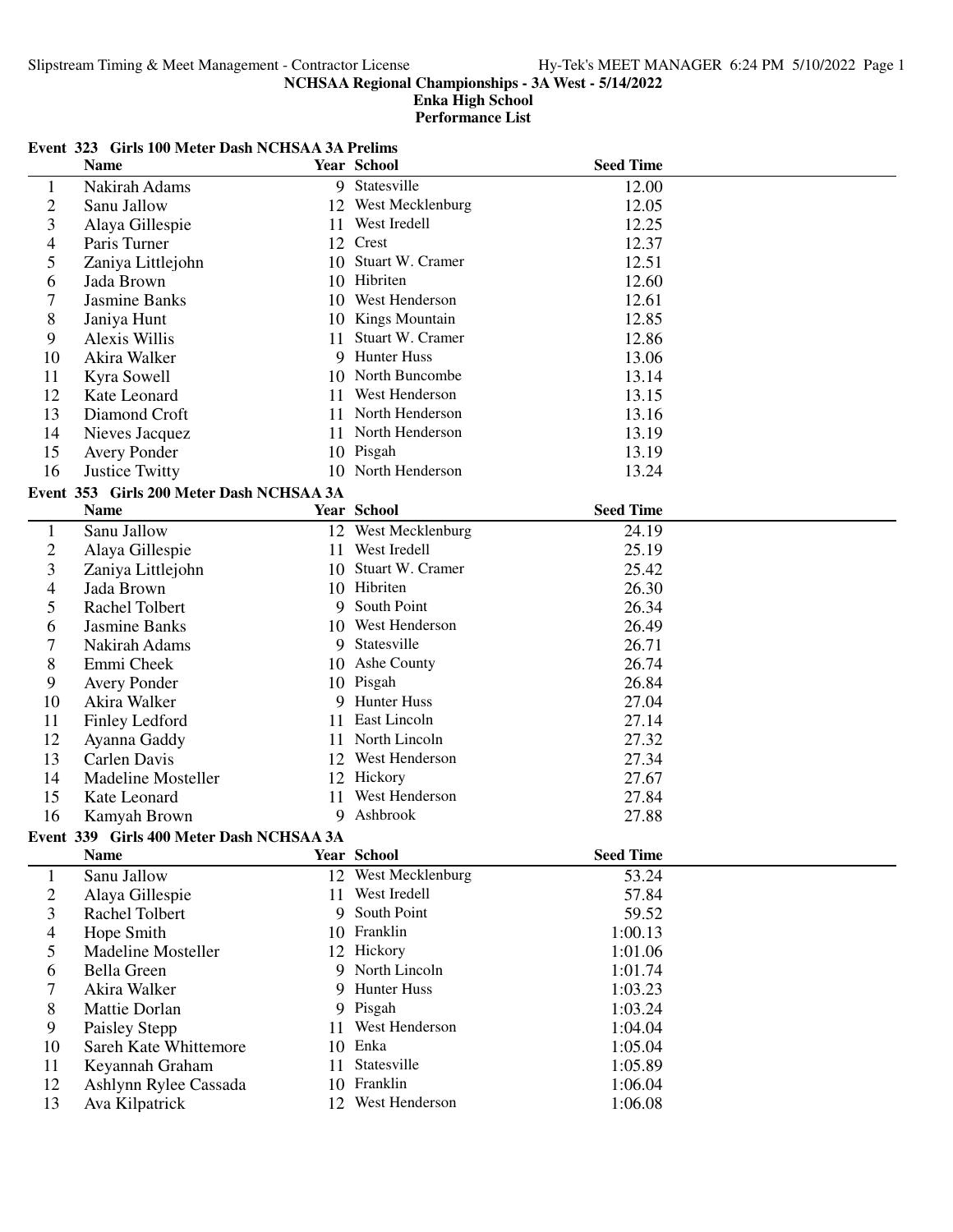Slipstream Timing & Meet Management - Contractor License Hy-Tek's MEET MANAGER 6:24 PM 5/10/2022 Page 2

**NCHSAA Regional Championships - 3A West - 5/14/2022**

|                | Event 339  (Girls 400 Meter Dash NCHSAA 3A) |     |                    |                  |  |  |  |
|----------------|---------------------------------------------|-----|--------------------|------------------|--|--|--|
|                | <b>Name</b>                                 |     | Year School        | <b>Seed Time</b> |  |  |  |
| 14             | Kamyah Brown                                |     | 9 Ashbrook         | 1:06.08          |  |  |  |
| 15             | Piper Ed                                    |     | 9 West Henderson   | 1:06.36          |  |  |  |
| 16             | Emma Skarpalezos                            |     | 9 South Point      | 1:06.84          |  |  |  |
|                | Event 347 Girls 800 Meter Run NCHSAA 3A     |     |                    |                  |  |  |  |
|                | <b>Name</b>                                 |     | <b>Year School</b> | <b>Seed Time</b> |  |  |  |
| $\mathbf{1}$   | Kelbi Pierce                                |     | 11 North Lincoln   | 2:26.31          |  |  |  |
| $\overline{c}$ | Eva Rinker                                  |     | 11 Tuscola         | 2:26.68          |  |  |  |
| 3              | <b>Bella Green</b>                          |     | 9 North Lincoln    | 2:26.86          |  |  |  |
| 4              | Katie Johnson                               |     | 10 North Buncombe  | 2:28.09          |  |  |  |
| 5              | Cara Castro                                 |     | 12 North Lincoln   | 2:28.30          |  |  |  |
| 6              | Katie Deacon                                |     | 11 Freedom         | 2:29.21          |  |  |  |
| 7              | Erica Anderson                              |     | 12 North Iredell   | 2:30.18          |  |  |  |
| 8              | <b>Macy Parks</b>                           |     | 11 East Lincoln    | 2:30.18          |  |  |  |
| 9              | Abilene Dollar                              |     | 10 Ashe County     | 2:34.25          |  |  |  |
| 10             | Ava Kilpatrick                              |     | 12 West Henderson  | 2:34.26          |  |  |  |
| 11             | Natalia Nieto                               | 11  | North Iredell      | 2:34.42          |  |  |  |
| 12             | Sophia Ammons                               | 11  | Smoky Mountain     | 2:35.27          |  |  |  |
| 13             | Rachel Tolbert                              | 9   | South Point        | 2:36.94          |  |  |  |
| 14             | Alexis Stevenson                            | 10  | Tuscola            | 2:37.96          |  |  |  |
| 15             | Alysia Madera                               |     | 9 West Henderson   | 2:39.60          |  |  |  |
| 16             | Abby McClure                                | 11  | Ashe County        | 2:40.42          |  |  |  |
|                | Event 333 Girls 1600 Meter Run NCHSAA 3A    |     |                    |                  |  |  |  |
|                | <b>Name</b>                                 |     | Year School        | <b>Seed Time</b> |  |  |  |
| $\mathbf{1}$   | Cara Castro                                 |     | 12 North Lincoln   | 5:11.08          |  |  |  |
| $\overline{c}$ | Katie Deacon                                |     | 11 Freedom         | 5:17.41          |  |  |  |
| 3              | Lori Glavan                                 |     | 12 North Lincoln   | 5:26.43          |  |  |  |
| 4              | <b>Macy Parks</b>                           | 11  | East Lincoln       | 5:27.79          |  |  |  |
| 5              | Karli Townsell                              |     | 12 Statesville     | 5:36.49          |  |  |  |
| 6              | <b>Emily Laramie</b>                        | 11  | North Lincoln      | 5:40.59          |  |  |  |
| 7              | Rayna Vanness                               |     | 10 West Henderson  | 5:49.19          |  |  |  |
| 8              | Eva Cronin                                  |     | 10 St. Stephens    | 5:50.29          |  |  |  |
| 9              | Alexis Stevenson                            |     | 10 Tuscola         | 5:55.01          |  |  |  |
| 10             | Jenna Watson                                |     | 10 West Henderson  | 5:55.22          |  |  |  |
| 11             | Lauren Sochia                               |     | 11 West Henderson  | 6:00.15          |  |  |  |
| 12             | Sara Byrd Succop                            |     | 11 Freedom         | 6:08.00          |  |  |  |
| 13             | Emily Kania                                 |     | 9 Freedom          | 6:09.00          |  |  |  |
| 14             | Maddie Frank                                | 10  | South Point        | 6:15.53          |  |  |  |
| 15             | <b>Kathy Clark</b>                          | 12  | Hibriten           | 6:17.37          |  |  |  |
| 16             | Hannah Ludwig                               |     | 11 Franklin        | 6:21.00          |  |  |  |
|                | Event 361 Girls 3200 Meter Run NCHSAA 3A    |     |                    |                  |  |  |  |
|                | <b>Name</b>                                 |     | <b>Year School</b> | <b>Seed Time</b> |  |  |  |
| $\mathbf{1}$   | Kelbi Pierce                                |     | 11 North Lincoln   | 11:20.54         |  |  |  |
| $\overline{c}$ | Bella Wood                                  |     | 10 North Lincoln   | 11:23.94         |  |  |  |
| 3              | Breanna Budzinski                           | 10  | West Henderson     | 11:38.52         |  |  |  |
| 4              | Katie Deacon                                | 11. | Freedom            | 11:47.89         |  |  |  |
| 5              | <b>Avery Mays</b>                           |     | 10 North Buncombe  | 12:05.10         |  |  |  |
| 6              | Lori Glavan                                 |     | 12 North Lincoln   | 12:16.36         |  |  |  |
| 7              | Karli Townsell                              |     | 12 Statesville     | 12:19.97         |  |  |  |
| 8              | <b>Rayna Vanness</b>                        |     | 10 West Henderson  | 12:51.89         |  |  |  |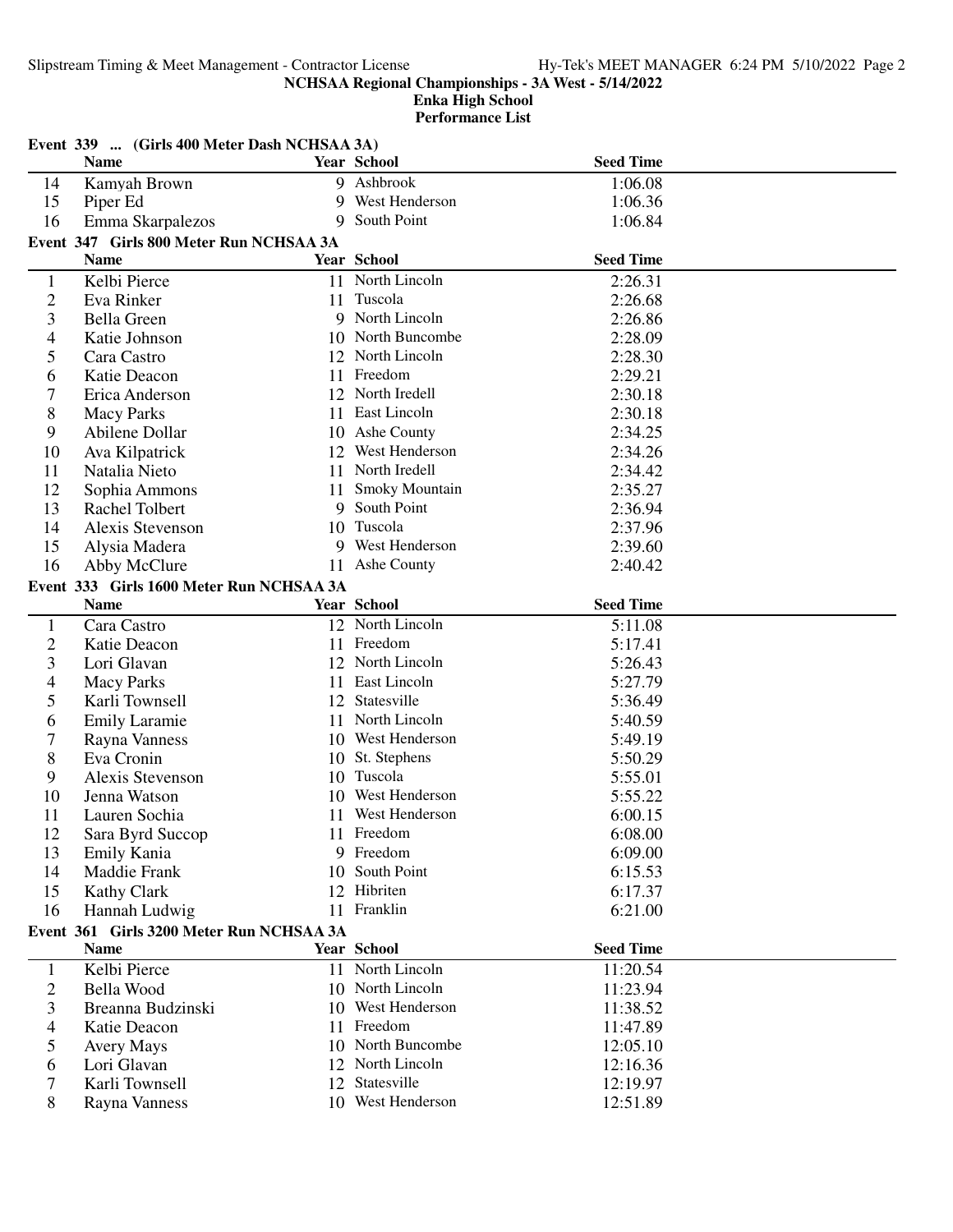| Event 361  (Girls 3200 Meter Run NCHSAA 3A)<br><b>Seed Time</b><br><b>Name</b><br><b>Year School</b><br>11 West Henderson<br>Lauren Sochia<br>13:17.41<br>9<br>10<br>11 Tuscola<br>13:27.14<br><b>Faith Dougherty</b><br>10 St. Stephens<br>13:36.04<br>Daniela Flores Gutierrez<br>11<br>12<br><b>Sherry Billings</b><br>11 Ashe County<br>13:38.00 |  |
|------------------------------------------------------------------------------------------------------------------------------------------------------------------------------------------------------------------------------------------------------------------------------------------------------------------------------------------------------|--|
|                                                                                                                                                                                                                                                                                                                                                      |  |
|                                                                                                                                                                                                                                                                                                                                                      |  |
|                                                                                                                                                                                                                                                                                                                                                      |  |
|                                                                                                                                                                                                                                                                                                                                                      |  |
|                                                                                                                                                                                                                                                                                                                                                      |  |
| 12 Smoky Mountain<br>13<br>Vanessa Salgado<br>13:58.37                                                                                                                                                                                                                                                                                               |  |
| 11 Franklin<br>14<br>Hannah Ludwig<br>14:00.00                                                                                                                                                                                                                                                                                                       |  |
| 12 Hibriten<br>15<br><b>Kathy Clark</b><br>14:14.06                                                                                                                                                                                                                                                                                                  |  |
| 10 Franklin<br>14:27.51<br>16<br>Mykayla McClure                                                                                                                                                                                                                                                                                                     |  |
| Event 321 Girls 100 Meter Hurdles NCHSAA 3A Prelims                                                                                                                                                                                                                                                                                                  |  |
| <b>Year School</b><br><b>Seed Time</b><br><b>Name</b>                                                                                                                                                                                                                                                                                                |  |
| Emma Hall<br>10 West Henderson<br>$\mathbf{1}$<br>14.63                                                                                                                                                                                                                                                                                              |  |
| $\overline{2}$<br>11 Franklin<br>Isabelle Duchemin<br>15.27                                                                                                                                                                                                                                                                                          |  |
| <b>Smoky Mountain</b><br>3<br>Caroline Spilliards<br>16.44<br>11                                                                                                                                                                                                                                                                                     |  |
| 12 North Henderson<br>16.88<br><b>Madison White</b><br>4                                                                                                                                                                                                                                                                                             |  |
| 11 Forestview<br>17.22<br>5<br>Victoria Mills                                                                                                                                                                                                                                                                                                        |  |
| 9 North Lincoln<br>17.34<br>Haylee Gibson<br>6                                                                                                                                                                                                                                                                                                       |  |
| 7<br>10 North Lincoln<br>17.68<br>Angely Soto                                                                                                                                                                                                                                                                                                        |  |
| 11 Fred T. Foard<br>17.69<br>8<br><b>Brooklyn Bess</b>                                                                                                                                                                                                                                                                                               |  |
| 10 Ashe County<br>9<br>17.71<br>Katlyn French                                                                                                                                                                                                                                                                                                        |  |
| Ashe County<br>Emma Durr<br>17.94<br>10<br>11                                                                                                                                                                                                                                                                                                        |  |
| 10 Forestview<br>18.21<br>Kimora Lawernce<br>11                                                                                                                                                                                                                                                                                                      |  |
| 12 West Henderson<br>18.37<br>12<br>Laurel Jennings                                                                                                                                                                                                                                                                                                  |  |
| Naomi Martin<br>12 Stuart W. Cramer<br>18.58<br>13                                                                                                                                                                                                                                                                                                   |  |
| 9 Franklin<br>18.64<br>Addison Coker<br>14                                                                                                                                                                                                                                                                                                           |  |
| 9 Enka<br>18.73<br>15<br>Lake Read                                                                                                                                                                                                                                                                                                                   |  |
| 9 North Henderson<br>18.75<br>16<br>Paulina Jacquez                                                                                                                                                                                                                                                                                                  |  |
| Event 345 Girls 300 Meter Hurdles NCHSAA 3A                                                                                                                                                                                                                                                                                                          |  |
| <b>Seed Time</b><br>Year School<br><b>Name</b>                                                                                                                                                                                                                                                                                                       |  |
| 10 West Henderson<br>Emma Hall<br>46.56<br>1                                                                                                                                                                                                                                                                                                         |  |
| $\overline{2}$<br>11 Franklin<br><b>Isabelle Duchemin</b><br>48.23                                                                                                                                                                                                                                                                                   |  |
| 3<br>10 Ashe County<br>Emmi Cheek<br>48.36                                                                                                                                                                                                                                                                                                           |  |
| 12 North Henderson<br>48.73<br><b>Madison White</b><br>4                                                                                                                                                                                                                                                                                             |  |
| 9 North Lincoln<br>5<br>Haylee Gibson<br>49.54                                                                                                                                                                                                                                                                                                       |  |
|                                                                                                                                                                                                                                                                                                                                                      |  |
|                                                                                                                                                                                                                                                                                                                                                      |  |
| 11 Forestview<br>49.76<br>6<br>Victoria Mills                                                                                                                                                                                                                                                                                                        |  |
| 7<br>Katlyn French<br>10 Ashe County<br>49.77                                                                                                                                                                                                                                                                                                        |  |
| 12 North Lincoln<br>8<br>Erin Lamoutte<br>50.47<br>South Point                                                                                                                                                                                                                                                                                       |  |
| 9<br>Hannah Thagard<br>52.19<br>11                                                                                                                                                                                                                                                                                                                   |  |
| 10 Hunter Huss<br>52.95<br>10<br>Ariyah Graham                                                                                                                                                                                                                                                                                                       |  |
| 9 Enka<br>Lake Read<br>53.10<br>11                                                                                                                                                                                                                                                                                                                   |  |
| 10 Franklin<br>53.11<br>12<br>Aliyah Stewart                                                                                                                                                                                                                                                                                                         |  |
| 9 Tuscola<br>13<br>Ella Sutton<br>53.19<br>11                                                                                                                                                                                                                                                                                                        |  |
| Ashe County<br>53.48<br>Emma Durr<br>14                                                                                                                                                                                                                                                                                                              |  |
| 9 Enka<br>Lily Trembeczki<br>54.49<br>15                                                                                                                                                                                                                                                                                                             |  |
| 12 West Henderson<br>16<br>54.58<br>Laurel Jennings                                                                                                                                                                                                                                                                                                  |  |
| Event 337 Girls 4x100 Meter Relay NCHSAA 3A                                                                                                                                                                                                                                                                                                          |  |
| <b>Seed Time</b><br><b>Team</b><br><b>Relay</b><br>A                                                                                                                                                                                                                                                                                                 |  |
| West Henderson<br>50.08<br>1<br>2<br>North Henderson<br>A<br>50.51                                                                                                                                                                                                                                                                                   |  |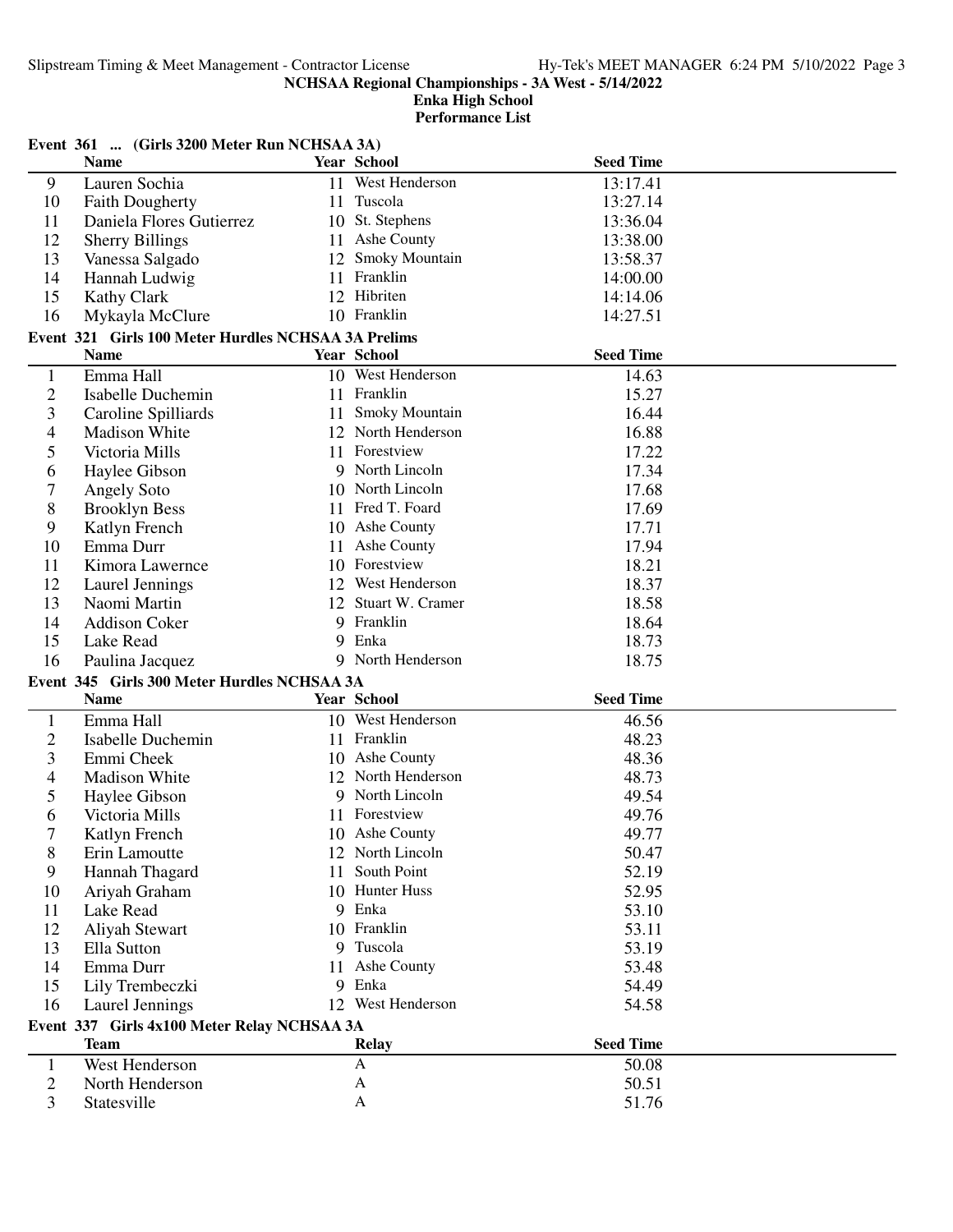**Enka High School**

**Performance List**

|                | Event 337  (Girls 4x100 Meter Relay NCHSAA 3A)<br><b>Team</b> | <b>Relay</b> | <b>Seed Time</b> |  |
|----------------|---------------------------------------------------------------|--------------|------------------|--|
| $\overline{4}$ | Franklin                                                      | $\mathbf{A}$ | 52.07            |  |
| 5              | North Lincoln                                                 | A            | 52.41            |  |
| 6              | Ashe County                                                   | A            | 52.88            |  |
| 7              | Crest                                                         | A            | 53.04            |  |
| 8              | Ashbrook                                                      | A            | 53.92            |  |
| 9              | Forestview                                                    | A            | 54.08            |  |
| 10             | Enka                                                          | A            | 54.17            |  |
| 11             |                                                               | A            | 54.42            |  |
|                | Hickory                                                       | A            |                  |  |
| 12             | Tuscola                                                       |              | 54.64            |  |
| 13             | Fred T. Foard                                                 | A            | 54.66            |  |
| 14             | Smoky Mountain                                                | A            | 55.61            |  |
| 15             | Hibriten                                                      | A            | 55.82            |  |
| 16             | South Point                                                   | A            | 57.13            |  |
|                | Event 331 Girls 4x200 Meter Relay NCHSAA 3A                   |              |                  |  |
|                | <b>Team</b>                                                   | <b>Relay</b> | <b>Seed Time</b> |  |
| $\mathbf{1}$   | West Henderson                                                | A            | 1:47.13          |  |
| $\overline{2}$ | Franklin                                                      | A            | 1:50.11          |  |
| 3              | Statesville                                                   | A            | 1:50.27          |  |
| 4              | Ashe County                                                   | A            | 1:50.35          |  |
| 5              | North Buncombe                                                | A            | 1:51.60          |  |
| 6              | Crest                                                         | A            | 1:52.60          |  |
| 7              | North Henderson                                               | A            | 1:53.19          |  |
| 8              | North Iredell                                                 | A            | 1:53.48          |  |
| 9              | North Lincoln                                                 | A            | 1:53.92          |  |
| 10             | Ashbrook                                                      | A            | 1:54.75          |  |
| 11             | <b>Hunter Huss</b>                                            | A            | 1:55.27          |  |
| 12             | Pisgah                                                        | A            | 1:55.87          |  |
| 13             | East Lincoln                                                  | A            | 1:59.80          |  |
| 14             | South Point                                                   | A            | 2:00.78          |  |
| 15             | Hibriten                                                      | A            | 2:01.74          |  |
|                | Event 365 Girls 4x400 Meter Relay NCHSAA 3A                   |              |                  |  |
|                | <b>Team</b>                                                   | <b>Relay</b> | <b>Seed Time</b> |  |
| $\mathbf{1}$   | North Buncombe                                                | A            | 4:16.97          |  |
| $\overline{2}$ | West Henderson                                                | A            | 4:18.45          |  |
| 3              | Franklin                                                      | Α            | 4:23.10          |  |
| 4              | Tuscola                                                       | A            | 4:24.21          |  |
| 5              | North Lincoln                                                 | A            | 4:27.31          |  |
| 6              | Enka                                                          | A            | 4:31.00          |  |
| 7              | Ashe County                                                   | A            | 4:32.91          |  |
| 8              | North Iredell                                                 | A            | 4:33.00          |  |
| 9              | Stuart W. Cramer                                              | A            | 4:34.32          |  |
| 10             | South Point                                                   | A            | 4:34.98          |  |
| 11             | Statesville                                                   | A            | 4:49.97          |  |
| 12             | North Henderson                                               | A            | 4:52.49          |  |
| 13             | Ashbrook                                                      | A            | 5:05.11          |  |
| 14             | <b>Hunter Huss</b>                                            | A            | 5:09.90          |  |
|                |                                                               |              |                  |  |
|                | Event 319 Girls 4x800 Meter Relay NCHSAA 3A<br><b>Team</b>    | <b>Relay</b> | <b>Seed Time</b> |  |
|                | North Lincoln                                                 | $\mathbf{A}$ | 10:10.96         |  |
| $\mathbf{1}$   |                                                               |              |                  |  |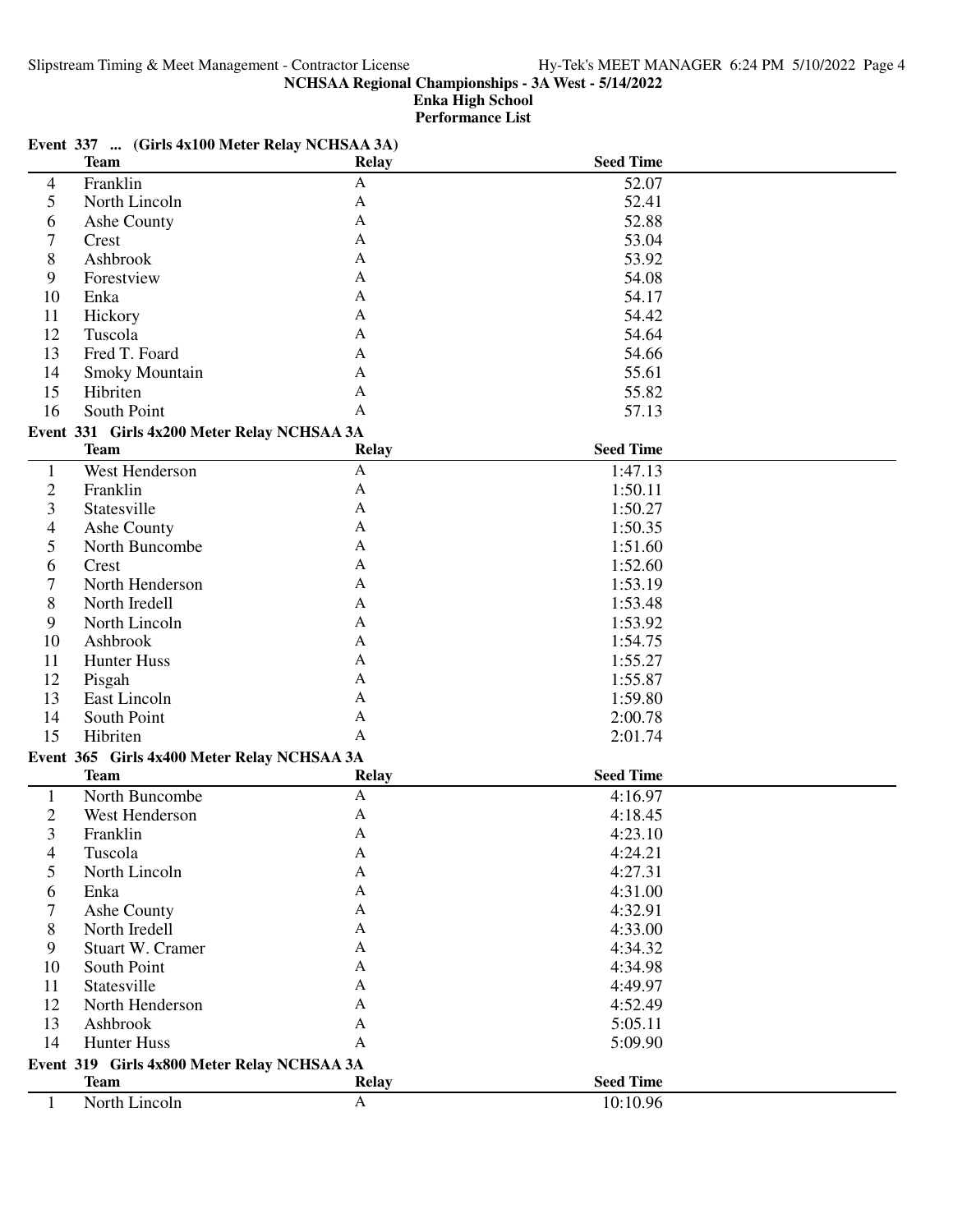**Enka High School**

**Performance List**

## **Event 319 ... (Girls 4x800 Meter Relay NCHSAA 3A)**

|                          | <b>Team</b>                          |     | Relay                                 | <b>Seed Time</b> |  |
|--------------------------|--------------------------------------|-----|---------------------------------------|------------------|--|
| $\overline{c}$           | North Buncombe                       |     | A                                     | 10:20.30         |  |
| 3                        | North Iredell                        |     | A                                     | 10:21.25         |  |
| 4                        | Tuscola                              |     | A                                     | 10:23.26         |  |
| 5                        | West Henderson                       |     | A                                     | 10:26.36         |  |
| 6                        | Ashe County                          |     | A                                     | 10:50.88         |  |
| 7                        | Franklin                             |     | A                                     | 11:05.66         |  |
| 8                        | Enka                                 |     | A                                     | 11:15.03         |  |
| 9                        | St. Stephens                         |     | A                                     | 11:21.30         |  |
| 10                       | <b>Smoky Mountain</b>                |     | A                                     | 11:29.56         |  |
| 11                       | South Point                          |     | A                                     | 11:41.24         |  |
| 12                       | <b>Kings Mountain</b>                |     | A                                     | 11:46.82         |  |
| 13                       | Stuart W. Cramer                     |     | A                                     | 11:54.51         |  |
| 14                       | Hibriten                             |     | A                                     | 12:36.00         |  |
| 15                       | Fred T. Foard                        |     | A                                     | 12:45.32         |  |
| 16                       | Ashbrook                             |     | $\mathbf{A}$                          | 13:47.11         |  |
|                          | Event 309 Girls High Jump NCHSAA 3A  |     |                                       |                  |  |
|                          | <b>Name</b>                          |     | <b>Year School</b>                    | <b>Seed Mark</b> |  |
|                          | Carlen Davis                         |     | 12 West Henderson                     | 5-02.00          |  |
| $\mathbf{1}$             |                                      | 11  | South Point                           | 5-02.00          |  |
| $\overline{c}$           | Hannah Thagard                       |     |                                       |                  |  |
| 3                        | Katlyn French                        |     | 10 Ashe County<br>11 Stuart W. Cramer | 5-00.00          |  |
| $\overline{\mathcal{A}}$ | Ava Cooper                           |     | East Henderson                        | 5-00.00          |  |
| 5                        | Jenah Gordon                         | 9   |                                       | $4 - 10.00$      |  |
| 6                        | Olivia Owle                          |     | 10 Franklin                           | 4-10.00          |  |
| 7                        | <b>Emily Davis</b>                   | 11. | West Henderson                        | $4 - 10.00$      |  |
| 8                        | Caydence Lindsey                     |     | 11 East Henderson                     | 4-08.00          |  |
| 9                        | Jaza Wilson                          |     | 9 West Henderson                      | 4-08.00          |  |
| 10                       | Jordan Jones                         |     | 12 Ashe County                        | 4-08.00          |  |
| 11                       | Sierra Early                         |     | 11 Pisgah                             | 4-08.00          |  |
| 12                       | Sasha Ledford                        |     | 11 Pisgah                             | 4-08.00          |  |
| 13                       | Nancy Lasher                         |     | 10 North Buncombe                     | 4-08.00          |  |
|                          | Event 311 Girls Pole Vault NCHSAA 3A |     |                                       |                  |  |
|                          | <b>Name</b>                          |     | Year School                           | <b>Seed Mark</b> |  |
| $\mathbf{1}$             | Chloe Soorus                         |     | 12 North Lincoln                      | 10-06.00         |  |
| $\overline{c}$           | <b>Sydney Sewell</b>                 |     | 12 East Henderson                     | 10-06.00         |  |
| 3                        | Sasha Ledford                        |     | 11 Pisgah                             | 10-00.00         |  |
| 4                        | Maya Flynn                           |     | 10 North Buncombe                     | 10-00.00         |  |
| 5                        | Jordyn Horan                         |     | 10 St. Stephens                       | $9 - 06.00$      |  |
| 6                        | <b>Boston Stringer</b>               |     | 10 Franklin                           | 9-06.00          |  |
| 7                        | Hannah Thagard                       | 11  | South Point                           | 9-02.00          |  |
| 8                        | Eden Barnwell                        | 10  | North Buncombe                        | 8-06.00          |  |
| 9                        | Natalia Gamez                        | 11  | <b>East Henderson</b>                 | 8-06.00          |  |
| 10                       | Rose Griffith-Arell                  | 9   | East Henderson                        | 8-00.00          |  |
| 11                       | <b>Allie Blevins</b>                 |     | 12 Ashe County                        | 8-00.00          |  |
|                          | Event 313 Girls Long Jump NCHSAA 3A  |     |                                       |                  |  |
|                          | <b>Name</b>                          |     | Year School                           | <b>Seed Mark</b> |  |
| $\mathbf{1}$             | Alexis Willis                        |     | 11 Stuart W. Cramer                   | 18-10.50         |  |
| $\overline{c}$           | Jada Brown                           |     | 10 Hibriten                           | 18-06.50         |  |
| 3                        | Alaya Gillespie                      | 11  | West Iredell                          | 18-00.00         |  |
| 4                        | Ava Cooper                           |     | 11 Stuart W. Cramer                   | 16-08.00         |  |
|                          |                                      |     |                                       |                  |  |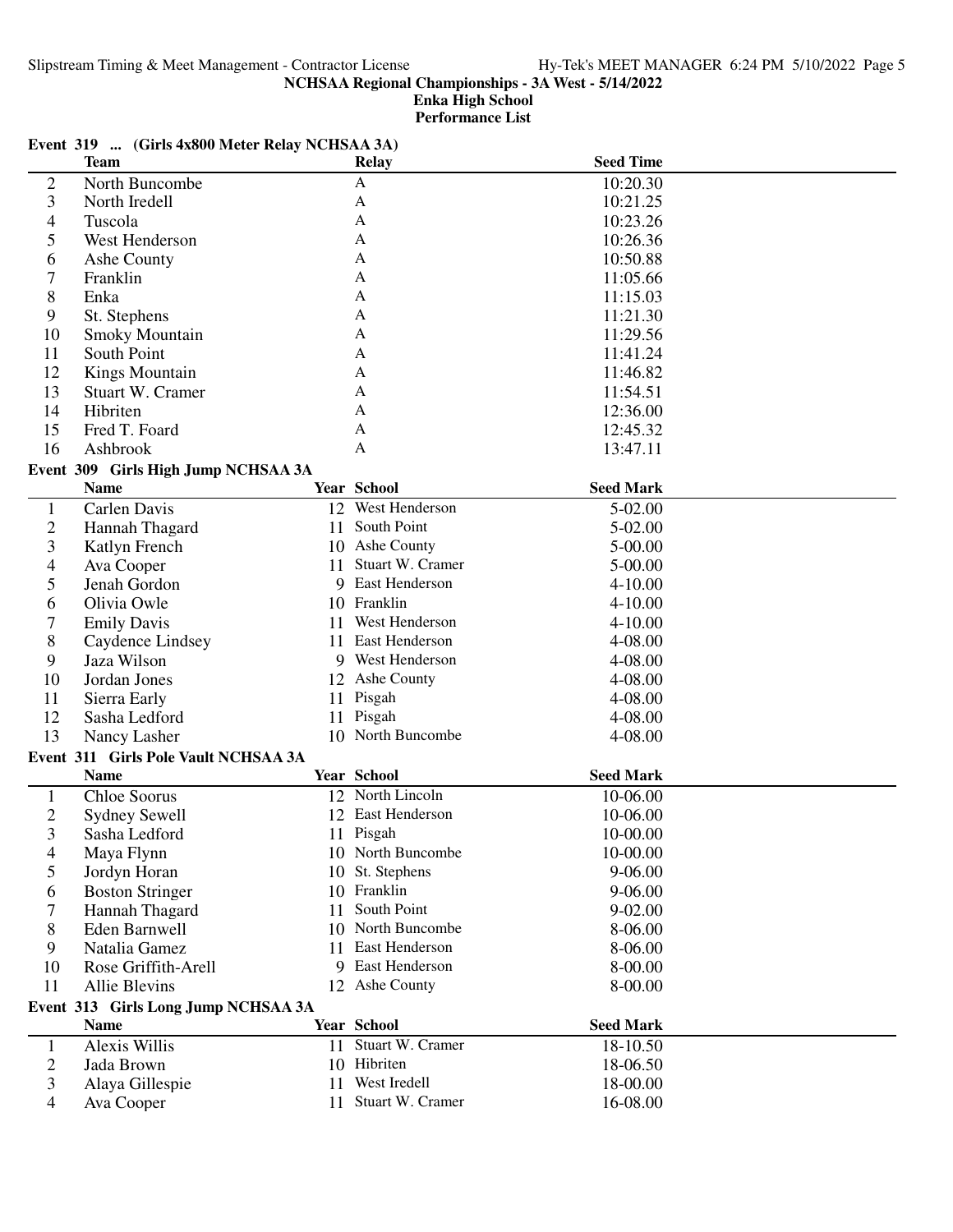|                | Event 313  (Girls Long Jump NCHSAA 3A) |     |                     |                  |  |
|----------------|----------------------------------------|-----|---------------------|------------------|--|
|                | <b>Name</b>                            |     | <b>Year School</b>  | <b>Seed Mark</b> |  |
| 5              | Elizabeth Sumpter                      |     | 12 St. Stephens     | 16-06.00         |  |
| 6              | Laura Covarrubias                      |     | 9 Franklin          | 16-06.00         |  |
| 7              | Lydia Norman                           | 11  | Smoky Mountain      | 16-03.00         |  |
| 8              | Josie Hollingsworth                    |     | 11 West Henderson   | 16-02.75         |  |
| 9              | Janiya Hunt                            | 10  | Kings Mountain      | 16-02.00         |  |
| 10             | Ailena Mykins                          | 11  | North Iredell       | 15-10.00         |  |
| 11             | <b>Emily Davis</b>                     | 11  | West Henderson      | 15-08.25         |  |
| 12             | Jada Floyd                             |     | 12 Forestview       | 15-07.25         |  |
| 13             | Sasha Ledford                          | 11  | Pisgah              | 15-06.50         |  |
| 14             | Julia Gnida                            |     | 9 St. Stephens      | 15-04.00         |  |
| 15             | Jezik Martin                           | 11  | Ashe County         | 15-04.00         |  |
| 16             | <b>Addison Coker</b>                   |     | 9 Franklin          | 15-02.50         |  |
|                | Event 317 Girls Triple Jump NCHSAA 3A  |     |                     |                  |  |
|                | <b>Name</b>                            |     | Year School         | <b>Seed Mark</b> |  |
| $\mathbf{1}$   | Alexis Willis                          |     | 11 Stuart W. Cramer | 38-09.75         |  |
| $\overline{c}$ | <b>Angely Soto</b>                     |     | 10 North Lincoln    | 34-11.00         |  |
| 3              | Laura Covarrubias                      |     | 9 Franklin          | 34-08.00         |  |
| 4              | Erin Lamoutte                          |     | 12 North Lincoln    | 33-11.00         |  |
| 5              | Lydia Norman                           | 11. | Smoky Mountain      | 33-07.00         |  |
| 6              | <b>Isabelle Duchemin</b>               |     | 11 Franklin         | 33-01.50         |  |
| 7              | Anneke Lam                             |     | 12 Tuscola          | 32-09.25         |  |
| 8              | Jada Floyd                             |     | 12 Forestview       | 32-08.00         |  |
| 9              | Elizabeth Sumpter                      |     | 12 St. Stephens     | 32-08.00         |  |
| 10             | Josie Hollingsworth                    |     | 11 West Henderson   | 32-05.00         |  |
| 11             | Jaza Wilson                            |     | 9 West Henderson    | 32-03.00         |  |
| 12             | Ailena Mykins                          |     | 11 North Iredell    | 31-08.50         |  |
| 13             | <b>Emily Davis</b>                     |     | 11 West Henderson   | 31-05.25         |  |
| 14             | Jezik Martin                           |     | 11 Ashe County      | 31-05.00         |  |
| 15             | Kyra Sowell                            |     | 10 North Buncombe   | 30-03.00         |  |
| 16             | <b>Alexa Morales</b>                   | 9   | Franklin            | 30-02.00         |  |
|                |                                        |     |                     |                  |  |
|                | Event 301 Girls Shot Put NCHSAA 3A     |     | Year School         | <b>Seed Mark</b> |  |
|                | <b>Name</b>                            |     |                     |                  |  |
| $\mathbf{1}$   | <b>Emily Hartsoe</b>                   |     | 10 Ashe County      | 39-10.00         |  |
| $\overline{2}$ | Madelinn Romsdahl                      |     | 12 Erwin, Clyde A.  | 36-05.50         |  |
| 3              | Cierra Williams                        |     | 12 North Buncombe   | 35-04.50         |  |
| 4              | Jamila Lewis                           |     | 9 Ashbrook          | 34-05.00         |  |
| 5              | <b>Charley Seagle</b>                  | 9   | Franklin            | 33-09.00         |  |
| 6              | Renae Younce                           | 11  | Franklin            | 33-07.75         |  |
| 7              | Sam Morgan                             |     | 10 Pisgah           | 33-07.00         |  |
| 8              | Ariyah Graham                          |     | 10 Hunter Huss      | 32-10.00         |  |
| 9              | Maggie Taylor                          | 10  | Hibriten            | 31-11.50         |  |
| 10             | Landre Dingman                         | 11  | Erwin, Clyde A.     | 31-04.50         |  |
| 11             | Jewell Allen                           |     | 11 North Iredell    | 30-09.00         |  |
| 12             | Taaliyah Thomasson                     |     | 10 North Gaston     | 30-08.00         |  |
| 13             | Lara Kranz                             | 10  | Enka                | 29-06.25         |  |
| 14             | <b>Brooke Eberle</b>                   |     | 9 North Buncombe    | 29-03.00         |  |
| 15             | Lovisa Lunde                           |     | 11 North Henderson  | 29-01.00         |  |
| 16             | Heather Moffatt                        |     | 12 North Buncombe   | 29-00.00         |  |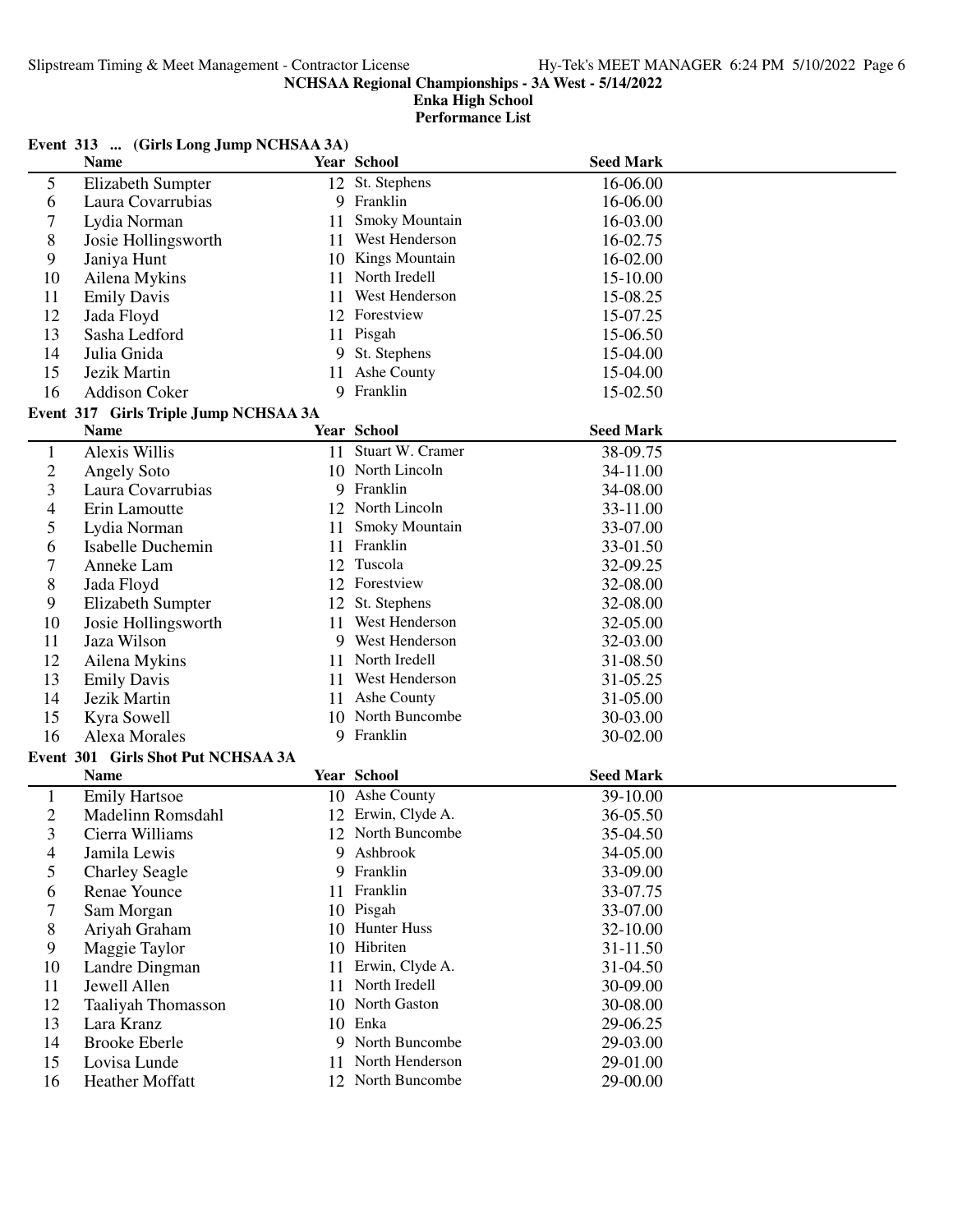## **Enka High School Performance List**

# **Event 305 Girls Discus Throw NCHSAA 3A**

|                          | <b>Name</b>                                            |    | Year School                      | <b>Seed Mark</b> |  |
|--------------------------|--------------------------------------------------------|----|----------------------------------|------------------|--|
| 1                        | <b>Emily Hartsoe</b>                                   |    | 10 Ashe County                   | 132-03           |  |
| $\overline{c}$           | Carly Correll                                          |    | 11 North Lincoln                 | 125-04           |  |
| 3                        | Cierra Williams                                        |    | 12 North Buncombe                | 125-04           |  |
| $\overline{\mathcal{A}}$ | Madelinn Romsdahl                                      |    | 12 Erwin, Clyde A.               | 102-02           |  |
| 5                        | Madeleine Johnson                                      |    | 11 Hickory                       | 100-01           |  |
| 6                        | Mikaela Hyatt                                          |    | 10 Tuscola                       | 99-01.50         |  |
| 7                        | Natalie Claire Ballard                                 |    | 10 Franklin                      | 97-07            |  |
| 8                        | Emma Jones                                             |    | 12 Ashe County                   | 91-02            |  |
| 9                        | Lindsay Hall                                           |    | 10 West Henderson                | 87-01            |  |
| 10                       | Maggie Cutshall                                        |    | 12 Enka                          | 86-11            |  |
| 11                       | Maggie Taylor                                          |    | 10 Hibriten                      | 86-09            |  |
| 12                       | <b>Charley Seagle</b>                                  | 9  | Franklin                         | 86-07.50         |  |
| 13                       | Amelia Smith                                           | 9  | North Buncombe                   | $85 - 11$        |  |
| 14                       | Gianna Brown                                           |    | 9 North Gaston                   | 85-01            |  |
| 15                       | Renae Younce                                           |    | 11 Franklin                      | 84-10            |  |
| 16                       | <b>Kacey Swartley</b>                                  |    | 11 Fred T. Foard                 | 84-01            |  |
|                          | Event 324 Boys 100 Meter Dash NCHSAA 3A Prelims        |    |                                  |                  |  |
|                          | <b>Name</b>                                            |    | <b>Year School</b>               | <b>Seed Time</b> |  |
| $\mathbf{1}$             | <b>Brendan Henby</b>                                   |    | 11 West Henderson                | 10.69            |  |
| $\overline{c}$           | <b>Andrew Peterson</b>                                 |    | 12 Ashe County                   | 10.72            |  |
| 3                        | Zamari Stevenson                                       |    | 12 Statesville                   | 10.85            |  |
| 4                        | Dontae Baker                                           |    | 12 Hickory                       | 10.87            |  |
| 5                        | <b>Sincere Moss</b>                                    | 11 | Ashbrook                         | 10.88            |  |
| 6                        | Coby Wilson                                            |    | 11 Hibriten                      | 10.88            |  |
| 7                        | Jeramie Thurman                                        | 11 | Kings Mountain                   | 10.98            |  |
| 8                        | Dwayne Black                                           |    | 12 Kings Mountain                | 11.04            |  |
| 9                        | Korey Barner                                           |    | 10 North Henderson               | 11.09            |  |
| 10                       | <b>Bryson Lomick</b>                                   |    | 10 South Point                   | 11.11            |  |
| 11                       | Zavion Smith                                           |    | 10 Kings Mountain                | 11.14            |  |
| 12                       | Joshua Handy                                           | 10 | <b>Smoky Mountain</b>            | 11.14            |  |
| 13                       | Jaylen Roseboro                                        |    | 10 East Lincoln                  | 11.14            |  |
| 14                       | Evan Byrd                                              |    | 10 Pisgah                        | 11.15            |  |
| 15                       | Idris Cates                                            | 11 | Stuart W. Cramer                 | 11.15            |  |
|                          |                                                        |    |                                  |                  |  |
|                          | Event 354 Boys 200 Meter Dash NCHSAA 3A<br><b>Name</b> |    | Year School                      | <b>Seed Time</b> |  |
|                          |                                                        |    |                                  |                  |  |
| $\mathbf{1}$             | <b>Brendan Henby</b>                                   |    | 11 West Henderson<br>11 Ashbrook | 21.81            |  |
| $\overline{c}$           | Sincere Moss                                           |    | 11 Stuart W. Cramer              | 22.11            |  |
| 3                        | Idris Cates                                            |    |                                  | 22.14            |  |
| 4                        | Dwayne Black                                           |    | 12 Kings Mountain                | 22.24            |  |
| 5                        | Dontae Baker                                           |    | 12 Hickory                       | 22.43            |  |
| 6                        | Evan Byrd                                              |    | 10 Pisgah                        | 22.44            |  |
| 7                        | Luis Torres                                            |    | 12 Franklin                      | 22.51            |  |
| 8                        | Joshua Handy                                           |    | 10 Smoky Mountain                | 22.54            |  |
| 9                        | Jaylen Roseboro                                        |    | 10 East Lincoln                  | 22.64            |  |
| 10                       | Camryn Williams-Dalton                                 | 11 | West Charlotte                   | 22.64            |  |
| 11                       | <b>Andrew Peterson</b>                                 |    | 12 Ashe County                   | 22.76            |  |
| 12                       | Zamari Stevenson                                       |    | 12 Statesville                   | 22.91            |  |
| 13                       | <b>Bryson Lomick</b>                                   |    | 10 South Point                   | 22.95            |  |
| 14                       | Ian Hicks                                              |    | 11 West Henderson                | 22.97            |  |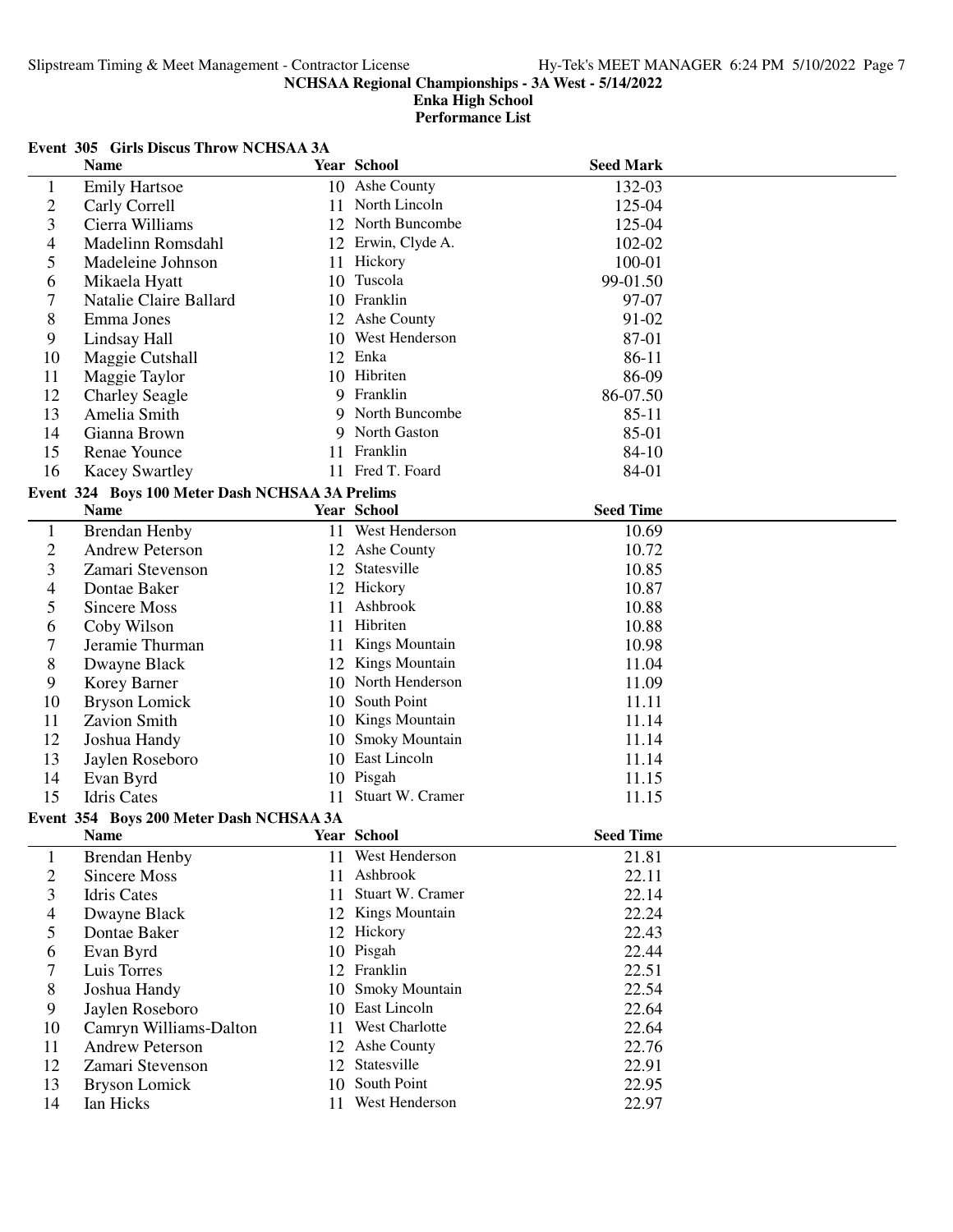Slipstream Timing & Meet Management - Contractor License Hy-Tek's MEET MANAGER 6:24 PM 5/10/2022 Page 8

**NCHSAA Regional Championships - 3A West - 5/14/2022**

|                | Event 354  (Boys 200 Meter Dash NCHSAA 3A) |   |                     |                  |  |
|----------------|--------------------------------------------|---|---------------------|------------------|--|
|                | <b>Name</b>                                |   | Year School         | <b>Seed Time</b> |  |
| 15             | Josiah Edwards                             |   | 12 Hickory          | 22.99            |  |
| 16             | Christain Reynolds                         |   | 11 Ashbrook         | 23.02            |  |
|                | Event 340 Boys 400 Meter Dash NCHSAA 3A    |   |                     |                  |  |
|                | <b>Name</b>                                |   | Year School         | <b>Seed Time</b> |  |
| $\mathbf{1}$   | Will Elkins                                |   | 12 Fred T. Foard    | 50.33            |  |
| $\overline{c}$ | <b>Brendan Henby</b>                       |   | 11 West Henderson   | 50.35            |  |
| 3              | Luis Torres                                |   | 12 Franklin         | 50.37            |  |
| 4              | Evan Byrd                                  |   | 10 Pisgah           | 50.43            |  |
| 5              | Sawyer Snider                              |   | 10 Smoky Mountain   | 50.60            |  |
| 6              | Allen Archer                               |   | 10 Ashbrook         | 51.20            |  |
| 7              | <b>Isaiah Roots</b>                        |   | 11 Franklin         | 51.44            |  |
| 8              | Kevin Green                                |   | 9 West Charlotte    | 51.54            |  |
| 9              | <b>Zander Youmans</b>                      |   | 12 West Henderson   | 52.10            |  |
| 10             | Kolton Hodges                              |   | 11 North Lincoln    | 52.47            |  |
| 11             | <b>Tyleek Reid</b>                         |   | 11 Hunter Huss      | 52.59            |  |
| 12             | Gonzalo Fernandez-Martos                   |   | 11 Enka             | 52.64            |  |
| 13             | <b>Woody Greene</b>                        |   | 12 West Henderson   | 52.88            |  |
| 14             | <b>Brodie Anderson</b>                     |   | 11 North Iredell    | 52.94            |  |
| 15             | Aiden Carson                               | 9 | Crest               | 53.05            |  |
| 16             | Amir Goines                                |   | 10 Ashbrook         | 53.07            |  |
|                | Event 348 Boys 800 Meter Run NCHSAA 3A     |   |                     |                  |  |
|                | <b>Name</b>                                |   | <b>Year School</b>  | <b>Seed Time</b> |  |
| $\mathbf{1}$   | Kolton Hodges                              |   | 11 North Lincoln    | 2:00.94          |  |
| $\overline{2}$ | John Ramirez                               |   | 11 North Buncombe   | 2:03.39          |  |
| 3              | Emi Maldonado                              |   | 12 North Buncombe   | 2:03.90          |  |
| 4              | Connor Bagwell                             |   | 10 North Lincoln    | 2:04.00          |  |
| 5              | <b>Christopher Brittain</b>                |   | 12 Freedom          | 2:05.46          |  |
| 6              | Max Thompson                               |   | 9 Kings Mountain    | 2:07.78          |  |
| 7              | Logan Russo                                |   | 10 Franklin         | 2:08.00          |  |
| 8              | sawyer cumbow                              |   | 12 Enka             | 2:08.40          |  |
| 9              | Joseph Cary                                |   | 12 Ashe County      | 2:08.91          |  |
| 10             | Keagan Saft                                | 9 | West Henderson      | 2:08.99          |  |
| 11             | Jordan Granados                            |   | 11 Stuart W. Cramer | 2:11.20          |  |
| 12             | Ryan Eblen                                 |   | 12 Fred T. Foard    | 2:12.56          |  |
| 13             | Mason Braswell                             |   | 11 South Point      | 2:12.72          |  |
| 14             | Logan Richardson                           |   | 9 North Lincoln     | 2:12.75          |  |
| 15             | Mario Santos-Morales                       |   | 10 Fred T. Foard    | 2:12.85          |  |
| 16             | Mikhiel Breedan                            |   | 10 Ashbrook         | 2:15.07          |  |
|                | Event 334 Boys 1600 Meter Run NCHSAA 3A    |   |                     |                  |  |
|                | <b>Name</b>                                |   | Year School         | <b>Seed Time</b> |  |
| $\mathbf{1}$   | Zachary Willer                             |   | 12 Stuart W. Cramer | 4:16.38          |  |
| $\overline{c}$ | Connor Bagwell                             |   | 10 North Lincoln    | 4:24.84          |  |
| 3              | <b>Austin Brotemarkle</b>                  |   | 12 Forestview       | 4:25.57          |  |
| 4              | Nicholas Willer                            |   | 12 Stuart W. Cramer | 4:32.39          |  |
| 5              | <b>Barrett Stork</b>                       |   | 10 Franklin         | 4:41.76          |  |
| 6              | Logan Richardson                           |   | 9 North Lincoln     | 4:41.79          |  |
| 7              | Eli Clonch                                 |   | 9 West Henderson    | 4:48.82          |  |
| 8              | Andrew DelBene                             |   | 12 Tuscola          | 4:49.19          |  |
| 9              | Alex Bradley                               |   | 11 North Lincoln    | 4:49.40          |  |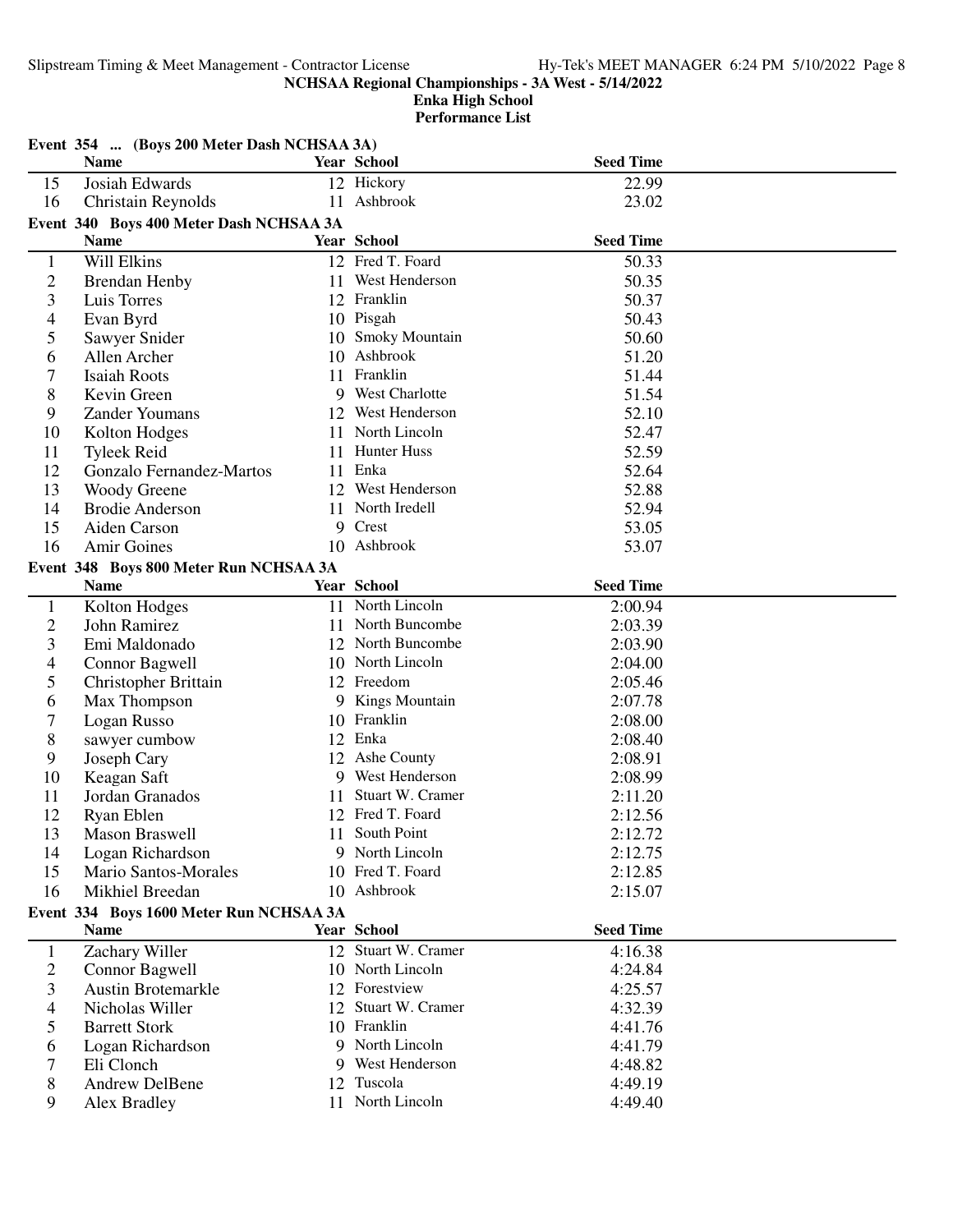|                | Event 334  (Boys 1600 Meter Run NCHSAA 3A)                        |    |                     |                  |  |
|----------------|-------------------------------------------------------------------|----|---------------------|------------------|--|
|                | <b>Name</b>                                                       |    | Year School         | <b>Seed Time</b> |  |
| 10             | Parker Key                                                        |    | 12 Kings Mountain   | 4:52.22          |  |
| 11             | Noah Farmer                                                       |    | 11 Ashe County      | 4:53.62          |  |
| 12             | Jordan Granados                                                   | 11 | Stuart W. Cramer    | 4:54.72          |  |
| 13             | Colby Anderson                                                    |    | 11 Freedom          | 4:55.05          |  |
| 14             | <b>Austin Cope</b>                                                |    | 12 West Iredell     | 4:56.02          |  |
| 15             | Caleb Ledford                                                     |    | 12 St. Stephens     | 4:56.41          |  |
| 16             | sawyer cumbow                                                     |    | 12 Enka             | 4:59.20          |  |
|                | Event 362 Boys 3200 Meter Run NCHSAA 3A                           |    |                     |                  |  |
|                | <b>Name</b>                                                       |    | Year School         | <b>Seed Time</b> |  |
| 1              | Stephen Fernetti                                                  |    | 11 North Lincoln    | 9:10.03          |  |
| $\overline{2}$ | <b>Austin Brotemarkle</b>                                         |    | 12 Forestview       | 9:18.07          |  |
| 3              | Zachary Willer                                                    |    | 12 Stuart W. Cramer | 9:37.00          |  |
| 4              | Nicholas Willer                                                   |    | 12 Stuart W. Cramer | 9:37.28          |  |
| 5              | Emi Maldonado                                                     |    | 12 North Buncombe   | 9:49.71          |  |
| 6              | Philip Riddle                                                     |    | 11 North Iredell    | 10:05.67         |  |
| 7              | Hudson Rice                                                       |    | 10 West Henderson   | 10:19.07         |  |
| 8              | <b>Mack Viverette</b>                                             |    | 12 North Lincoln    | 10:22.09         |  |
| 9              | Payce Sherrill                                                    |    | 11 St. Stephens     | 10:25.41         |  |
| 10             | Mirko Glavan                                                      |    | 11 North Lincoln    | 10:31.20         |  |
| 11             | <b>Barrett Stork</b>                                              |    | 10 Franklin         | 10:39.89         |  |
| 12             | Holden Hamlin                                                     |    | 9 West Henderson    | 10:49.19         |  |
| 13             | Noah Farmer                                                       |    | 11 Ashe County      | 10:52.71         |  |
| 14             | Caleb Ledford                                                     |    | 12 St. Stephens     | 10:55.36         |  |
| 15             | Colby Anderson                                                    |    | 11 Freedom          | 10:55.87         |  |
| 16             | Caleb Phillips                                                    |    | 11 Smoky Mountain   | 10:56.92         |  |
|                |                                                                   |    |                     |                  |  |
|                | Event 322 Boys 110 Meter Hurdles NCHSAA 3A Prelims<br><b>Name</b> |    | Year School         | <b>Seed Time</b> |  |
|                |                                                                   |    |                     |                  |  |
| 1              | Tayman Howell                                                     |    | 9 West Henderson    | 15.23            |  |
| $\mathfrak{2}$ | <b>Liam Sutton</b>                                                |    | 11 North Lincoln    | 15.33            |  |
| 3              | Andre Willis                                                      |    | 10 Kings Mountain   | 15.58            |  |
| 4              | <b>Tyler Evans</b>                                                |    | 12 Tuscola          | 16.01            |  |
| 5              | De'Aijaha Ray                                                     |    | 9 Erwin, Clyde A.   | 16.41            |  |
| 6              | <b>Antaveon Steele</b>                                            |    | 12 West Iredell     | 16.41            |  |
| 7              | <b>Mason Carpenter</b>                                            |    | 12 Ashe County      | 16.44            |  |
| 8              | Khalil Yarborough                                                 |    | 9 North Lincoln     | 16.51            |  |
| 9              | Eijah Willheim                                                    |    | 10 Hickory          | 17.16            |  |
| 10             | Royce Johnston                                                    |    | 9 West Henderson    | 17.55            |  |
| 11             | <b>Alexander Duncan</b>                                           |    | 10 North Lincoln    | 17.77            |  |
| 12             | Benjamin Phelps                                                   |    | 10 Erwin, Clyde A.  | 17.95            |  |
| 13             | Landon Chovanic                                                   |    | 10 Franklin         | 18.35            |  |
| 14             | <b>Braylen Dezarn</b>                                             |    | 9 Franklin          | 18.56            |  |
| 15             | Christopher Kauffman                                              |    | 12 Fred T. Foard    | 18.58            |  |
| 16             | Noah Lawrence                                                     |    | 10 Hibriten         | 19.26            |  |
|                | Event 346 Boys 300 Meter Hurdles NCHSAA 3A                        |    |                     |                  |  |
|                | Name                                                              |    | Year School         | <b>Seed Time</b> |  |
| 1              | <b>Liam Sutton</b>                                                |    | 11 North Lincoln    | 41.43            |  |
| 2              | Tayman Howell                                                     |    | 9 West Henderson    | 41.98            |  |
| 3              | <b>Mason Carpenter</b>                                            |    | 12 Ashe County      | 42.25            |  |
| 4              | De'Aijaha Ray                                                     |    | 9 Erwin, Clyde A.   | 42.64            |  |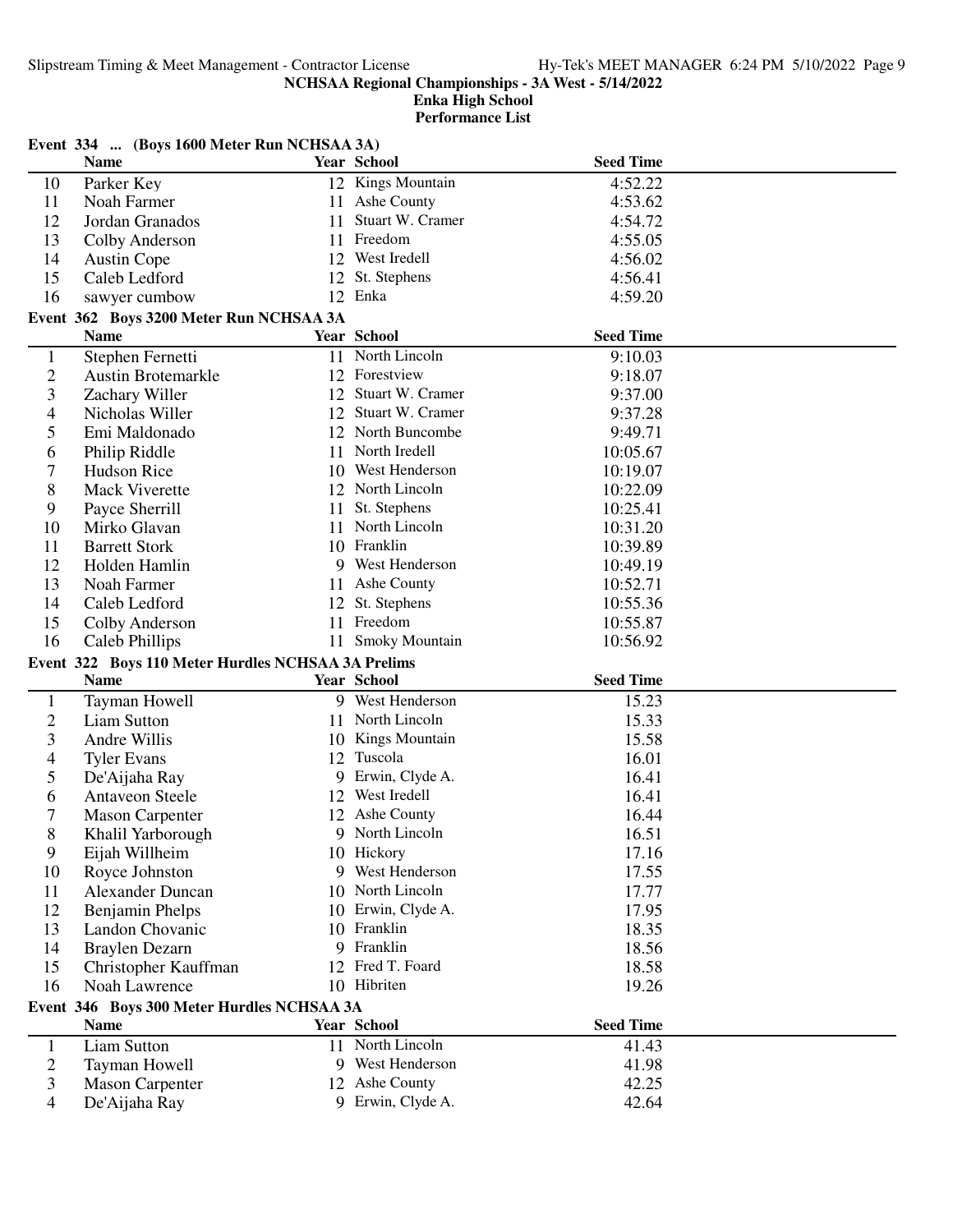|                   | Event 346  (Boys 300 Meter Hurdles NCHSAA 3A) |    |                     |                    |  |  |
|-------------------|-----------------------------------------------|----|---------------------|--------------------|--|--|
|                   | <b>Name</b>                                   |    | Year School         | <b>Seed Time</b>   |  |  |
| 5                 | <b>Tyler Evans</b>                            |    | 12 Tuscola          | 42.70              |  |  |
| 6                 | Eijah Willheim                                |    | 10 Hickory          | 42.81              |  |  |
| 7                 | Christopher Kauffman                          |    | 12 Fred T. Foard    | 43.15              |  |  |
| 8                 | Andre Willis                                  |    | 10 Kings Mountain   | 43.29              |  |  |
| 9                 | <b>Trevor Campbell</b>                        | 11 | North Iredell       | 43.42              |  |  |
| 10                | Parker Anderson                               | 11 | North Iredell       | 43.55              |  |  |
| 11                | <b>Antaveon Steele</b>                        |    | 12 West Iredell     | 43.65              |  |  |
| 12                | Elijah Cochran                                |    | 10 Franklin         | 44.12              |  |  |
| 13                | Khalil Yarborough                             |    | 9 North Lincoln     | 44.31              |  |  |
| 14                | <b>Bryce Anthony</b>                          |    | 10 North Lincoln    | 44.35              |  |  |
| 15                | Braylen Dezarn                                |    | 9 Franklin          | 44.94              |  |  |
| 16                | <b>Taelan Whitley</b>                         |    | 10 Stuart W. Cramer | 45.79              |  |  |
|                   | Event 338 Boys 4x100 Meter Relay NCHSAA 3A    |    |                     |                    |  |  |
|                   | <b>Team</b>                                   |    | <b>Relay</b>        | <b>Seed Time</b>   |  |  |
| $\mathbf{1}$      | North Henderson                               |    | A                   | 42.97              |  |  |
| $\overline{c}$    | West Henderson                                |    | A                   | 43.26              |  |  |
| 3                 | East Lincoln                                  |    | A                   | 43.44              |  |  |
| 4                 | North Lincoln                                 |    | A                   | 43.46              |  |  |
| 5                 | Ashbrook                                      |    | A                   | 43.52              |  |  |
| 6                 | Hickory                                       |    | A                   | 43.77              |  |  |
| 7                 | Statesville                                   |    | A                   | 44.19              |  |  |
| 8                 | <b>Kings Mountain</b>                         |    | A                   | 44.26              |  |  |
| 9                 | Forestview                                    |    | A                   | 44.54              |  |  |
| 10                | Ashe County                                   |    | A                   | 44.73              |  |  |
| 11                | Enka                                          |    | A                   | 45.16              |  |  |
| 12                | Franklin                                      |    | A                   | 45.34              |  |  |
| 13                | Smoky Mountain                                |    | A                   | 45.42              |  |  |
| 14                | Erwin, Clyde A.                               |    | A                   | 45.74              |  |  |
| 15                | Tuscola                                       |    | A                   | 46.27              |  |  |
| 16                | <b>Hunter Huss</b>                            |    | A                   | 47.90              |  |  |
|                   | Event 332 Boys 4x200 Meter Relay NCHSAA 3A    |    |                     |                    |  |  |
|                   | <b>Team</b>                                   |    | <b>Relay</b>        | <b>Seed Time</b>   |  |  |
| 1                 | Ashbrook                                      |    | A                   | 1:29.14            |  |  |
| $\overline{c}$    | West Henderson                                |    | A                   | 1:29.40            |  |  |
| 3                 | <b>Kings Mountain</b>                         |    | A                   | 1:31.12            |  |  |
| 4                 | Ashe County                                   |    | $\mathbf{A}$        | 1:32.67            |  |  |
| 5                 | East Lincoln                                  |    | $\mathbf{A}$        | 1:32.96            |  |  |
| 6                 | Franklin                                      |    | $\mathbf{A}$        | 1:33.13            |  |  |
| 7                 | Enka                                          |    | $\mathbf{A}$        | 1:33.30            |  |  |
|                   | Statesville                                   |    | $\mathbf{A}$        | 1:33.57            |  |  |
| 8<br>$\mathbf{9}$ | Crest                                         |    | A                   | 1:33.90            |  |  |
| 10                | <b>West Charlotte</b>                         |    | A                   | 1:34.67            |  |  |
|                   | North Henderson                               |    | A                   |                    |  |  |
| 11                |                                               |    | A                   | 1:35.29            |  |  |
| 12                | Erwin, Clyde A.<br>North Iredell              |    | A                   | 1:35.40<br>1:35.50 |  |  |
| 13                |                                               |    | $\mathbf{A}$        |                    |  |  |
| 14                | Smoky Mountain                                |    |                     | 1:35.90            |  |  |
| 15                | St. Stephens                                  |    | $\mathbf{A}$        | 1:38.41            |  |  |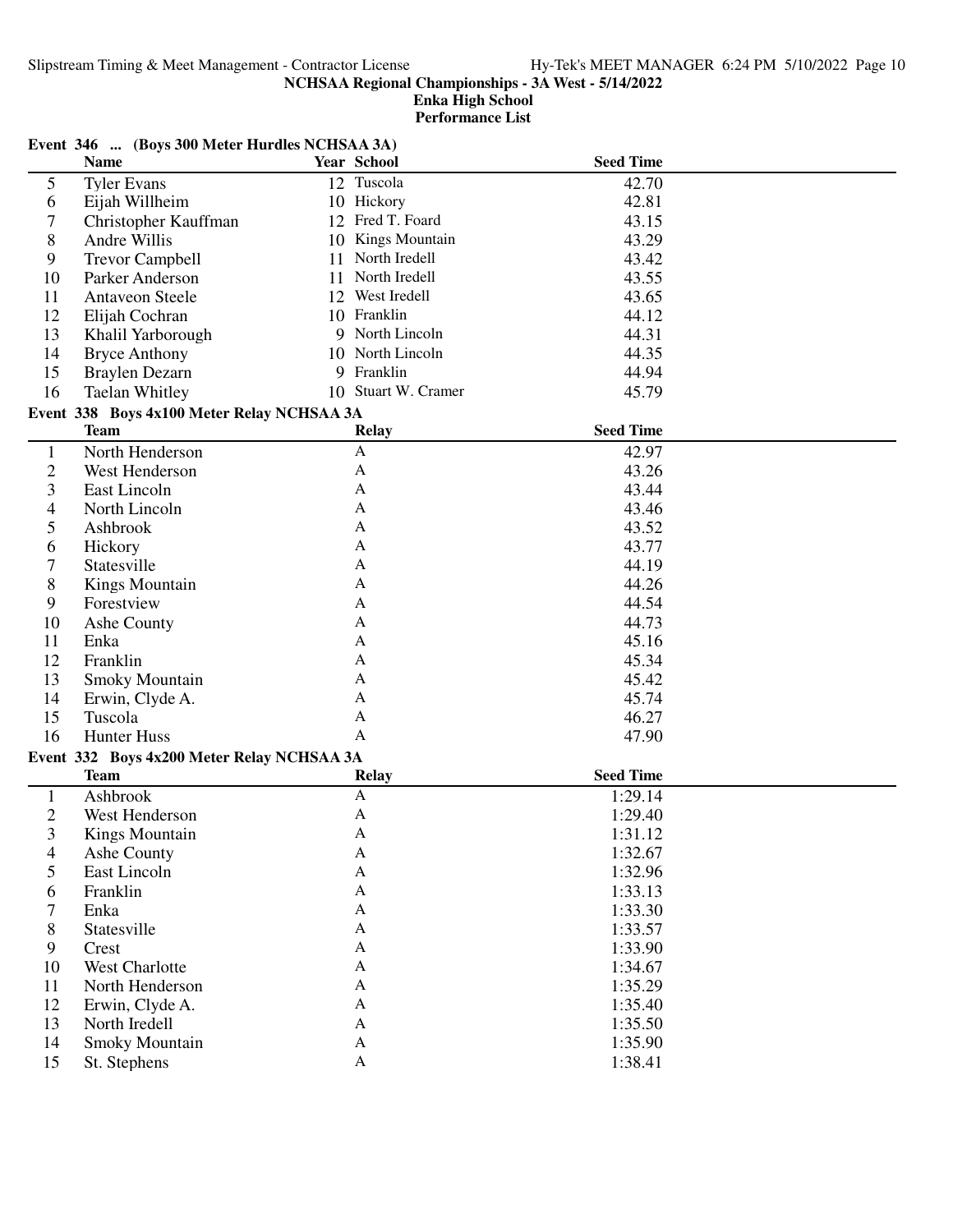**Enka High School**

**Performance List**

# **Event 366 Boys 4x400 Meter Relay NCHSAA 3A**

|                | <b>Team</b>                                |     | <b>Relay</b>       | <b>Seed Time</b> |  |
|----------------|--------------------------------------------|-----|--------------------|------------------|--|
| $\mathbf{1}$   | Franklin                                   |     | A                  | 3:31.82          |  |
| $\overline{c}$ | Ashbrook                                   |     | A                  | 3:34.84          |  |
| 3              | North Lincoln                              |     | A                  | 3:34.85          |  |
| 4              | West Henderson                             |     | A                  | 3:35.98          |  |
| 5              | Enka                                       |     | A                  | 3:38.04          |  |
| 6              | North Iredell                              |     | A                  | 3:38.86          |  |
| 7              | North Buncombe                             |     | A                  | 3:38.98          |  |
| 8              | Pisgah                                     |     | A                  | 3:40.95          |  |
| 9              | Statesville                                |     | A                  | 3:41.86          |  |
| 10             | Fred T. Foard                              |     | A                  | 3:41.87          |  |
| 11             | Ashe County                                |     | A                  | 3:42.03          |  |
| 12             | Tuscola                                    |     | A                  | 3:42.50          |  |
| 13             | West Charlotte                             |     | A                  | 3:45.60          |  |
| 14             | St. Stephens                               |     | A                  | 3:47.07          |  |
| 15             | Hunter Huss                                |     | A                  | 3:48.66          |  |
| 16             | Crest                                      |     | A                  | 3:51.03          |  |
|                | Event 320 Boys 4x800 Meter Relay NCHSAA 3A |     |                    |                  |  |
|                | <b>Team</b>                                |     | <b>Relay</b>       | <b>Seed Time</b> |  |
| $\mathbf{1}$   | West Henderson                             |     | $\mathbf{A}$       | 8:29.44          |  |
| $\overline{c}$ | North Buncombe                             |     | A                  | 8:34.87          |  |
| 3              | Stuart W. Cramer                           |     | A                  | 8:47.04          |  |
| 4              | North Lincoln                              |     | A                  | 8:53.96          |  |
| 5              | North Iredell                              |     | A                  | 8:55.35          |  |
| 6              | <b>Kings Mountain</b>                      |     | А                  | 8:57.14          |  |
| 7              | Ashe County                                |     | A                  | 8:57.78          |  |
| 8              | Franklin                                   |     | A                  | 9:03.20          |  |
| 9              | <b>Smoky Mountain</b>                      |     | A                  | 9:06.72          |  |
| 10             | St. Stephens                               |     | A                  | 9:11.32          |  |
| 11             | North Henderson                            |     | A                  | 9:14.89          |  |
| 12             | Ashbrook                                   |     | A                  | 9:19.61          |  |
| 13             | Forestview                                 |     | A                  | 9:28.00          |  |
| 14             | Enka                                       |     | A                  | 9:29.66          |  |
| 15             | Tuscola                                    |     | A                  | 9:31.87          |  |
| 16             | East Lincoln                               |     | A                  | 9:41.80          |  |
|                | Event 310 Boys High Jump NCHSAA 3A         |     |                    |                  |  |
|                | <b>Name</b>                                |     | Year School        | <b>Seed Mark</b> |  |
| $\mathbf{1}$   | <b>Demetrase Graves</b>                    |     | 11 Erwin, Clyde A. | $6 - 00.00$      |  |
| $\overline{c}$ | Tre Meeks                                  |     | 11 Forestview      | $6 - 00.00$      |  |
| 3              | Jamien Little                              |     | 10 Hickory         | $6 - 00.00$      |  |
| 4              | Luis Torres                                |     | 12 Franklin        | $6 - 00.00$      |  |
| 5              | Daniel Coronell                            |     | 9 North Henderson  | $6 - 00.00$      |  |
| 6              | Royce Johnston                             |     | 9 West Henderson   | 5-10.00          |  |
| 7              | Daimean Fernandez-Ramos                    | 11. | Stuart W. Cramer   | 5-10.00          |  |
| 8              | Anasi Coleman                              |     | 11 West Charlotte  | 5-10.00          |  |
| 9              | James Jackson                              |     | 12 North Iredell   | 5-10.00          |  |
| 10             | Jackson Hawkins                            |     | 12 North Iredell   | 5-10.00          |  |
|                | Event 312 Boys Pole Vault NCHSAA 3A        |     |                    |                  |  |
|                | <b>Name</b>                                |     | Year School        | <b>Seed Mark</b> |  |
| $\mathbf{1}$   | <b>Matthew Blake Cassada</b>               |     | 11 Franklin        | 13-06.00         |  |
|                |                                            |     |                    |                  |  |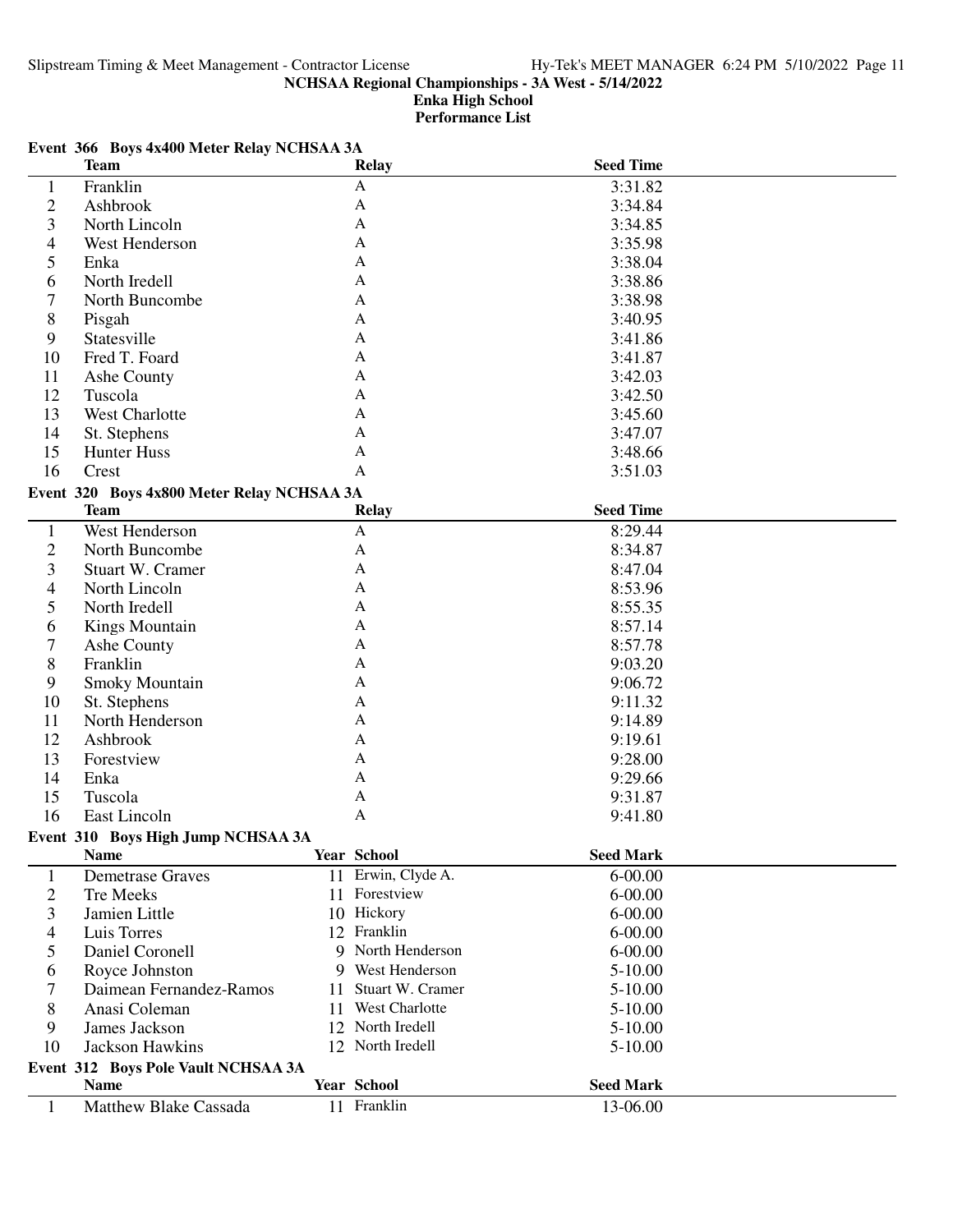# **Enka High School Performance List**

# **Event 312 ... (Boys Pole Vault NCHSAA 3A)**

|                | <b>Name</b>                          |    | <b>Year School</b>  | <b>Seed Mark</b> |  |
|----------------|--------------------------------------|----|---------------------|------------------|--|
| $\mathfrak{2}$ | Aaron Jennings                       |    | 10 Franklin         | 12-06.00         |  |
| 3              | <b>Zander Youmans</b>                |    | 12 West Henderson   | 12-00.00         |  |
| 4              | Nicolas Harrison                     |    | 12 Kings Mountain   | 11-06.00         |  |
| 5              | <b>Nathaniel Whitt</b>               |    | 12 Hibriten         | 11-06.00         |  |
| 6              | <b>Caleb Robbins</b>                 |    | 10 Hibriten         | 11-06.00         |  |
| 7              | Dylan Pyatt                          |    | 9 Enka              | 11-00.00         |  |
| 8              | <b>Brian Schoellner</b>              | 11 | Hickory             | 10-09.00         |  |
| 9              | Simon Dellinger                      | 12 | South Point         | 10-09.00         |  |
| 10             | <b>Wesley Allen</b>                  | 10 | East Henderson      | 10-06.00         |  |
| 11             | <b>Adam Rogers</b>                   |    | 9 Franklin          | 10-06.00         |  |
| 12             | Luke Gonzalez                        |    | 11 Pisgah           | 10-06.00         |  |
| 13             | Logan Jones                          | 11 | North Lincoln       | 10-03.00         |  |
| 14             | Hunter Cruise                        |    | 10 Kings Mountain   | 10-00.00         |  |
| 15             | Aiden Bright                         | 11 | West Henderson      | $9 - 00.00$      |  |
| 16             | Benjamin Cowen                       | 11 | Statesville         | 8-09.00          |  |
|                | Event 314 Boys Long Jump NCHSAA 3A   |    |                     |                  |  |
|                | <b>Name</b>                          |    | Year School         | <b>Seed Mark</b> |  |
| $\mathbf{1}$   | John Jackson                         |    | 12 North Iredell    | 22-00.00         |  |
| $\overline{c}$ | Taelan Whitley                       |    | 10 Stuart W. Cramer | 21-07.00         |  |
| 3              | Drew Costello                        |    | 12 Freedom          | 21-06.00         |  |
| 4              | Drew Bryant                          |    | 12 Enka             | 21-03.00         |  |
| 5              | D'Andre Hoyle                        |    | 12 Kings Mountain   | 21-03.00         |  |
| 6              | Jaylen Croft                         |    | 12 North Henderson  | 21-00.50         |  |
| 7              | John Vickers                         | 11 | South Point         | 20-08.00         |  |
| 8              | Logan Jones                          | 9  | West Henderson      | 20-07.00         |  |
| 9              | <b>Antaveon Steele</b>               |    | 12 West Iredell     | 20-03.00         |  |
| 10             | Micheal Acevedo                      |    | 10 Ashe County      | 20-02.50         |  |
| 11             | <b>Cesar Martinez</b>                |    | 12 Ashe County      | 20-02.00         |  |
| 12             | <b>Carter Whiteside</b>              | 12 | North Henderson     | 20-01.50         |  |
| 13             | Jourdyn Butler                       | 11 | Tuscola             | 20-00.50         |  |
| 14             | Thomas Feemster                      |    | 10 Kings Mountain   | 19-11.00         |  |
| 15             | Danney Holmes                        | 11 | Ashbrook            | 19-10.00         |  |
| 16             | Caleb Gregory                        | 11 | Crest               | 19-09.00         |  |
|                | Event 318 Boys Triple Jump NCHSAA 3A |    |                     |                  |  |
|                | <b>Name</b>                          |    | Year School         | <b>Seed Mark</b> |  |
| $\mathbf{1}$   | Jaylen Croft                         |    | 12 North Henderson  | 42-09.00         |  |
| 2              | <b>Carter Whiteside</b>              |    | 12 North Henderson  | 42-01.50         |  |
| 3              | Kw[an Oates                          |    | 11 Hickory          | 41-04.00         |  |
| 4              | Drew Costello                        |    | 12 Freedom          | 41-00.50         |  |
| 5              | D'Andre Hoyle                        |    | 12 Kings Mountain   | 40-07.00         |  |
| 6              | Logan Jones                          |    | 9 West Henderson    | 40-06.50         |  |
| 7              | John Vickers                         | 11 | South Point         | 40-03.00         |  |
| 8              | <b>Immanuel Mayner</b>               | 11 | North Lincoln       | 39-11.50         |  |
| 9              | Ethan Thagard                        |    | 12 South Point      | 39-09.50         |  |
| 10             | Luke Vanhook                         |    | 11 Franklin         | 39-08.00         |  |
| 11             | Jadon Kennedy                        |    | 12 East Lincoln     | 39-05.25         |  |
| 12             | Kevin Romero                         |    | 10 Fred T. Foard    | 39-05.00         |  |
| 13             | <b>Marvin Williams</b>               |    | 12 North Henderson  | 39-04.00         |  |
| 14             | <b>Christopher Dailey</b>            |    | 9 East Lincoln      | 39-01.75         |  |
|                |                                      |    |                     |                  |  |